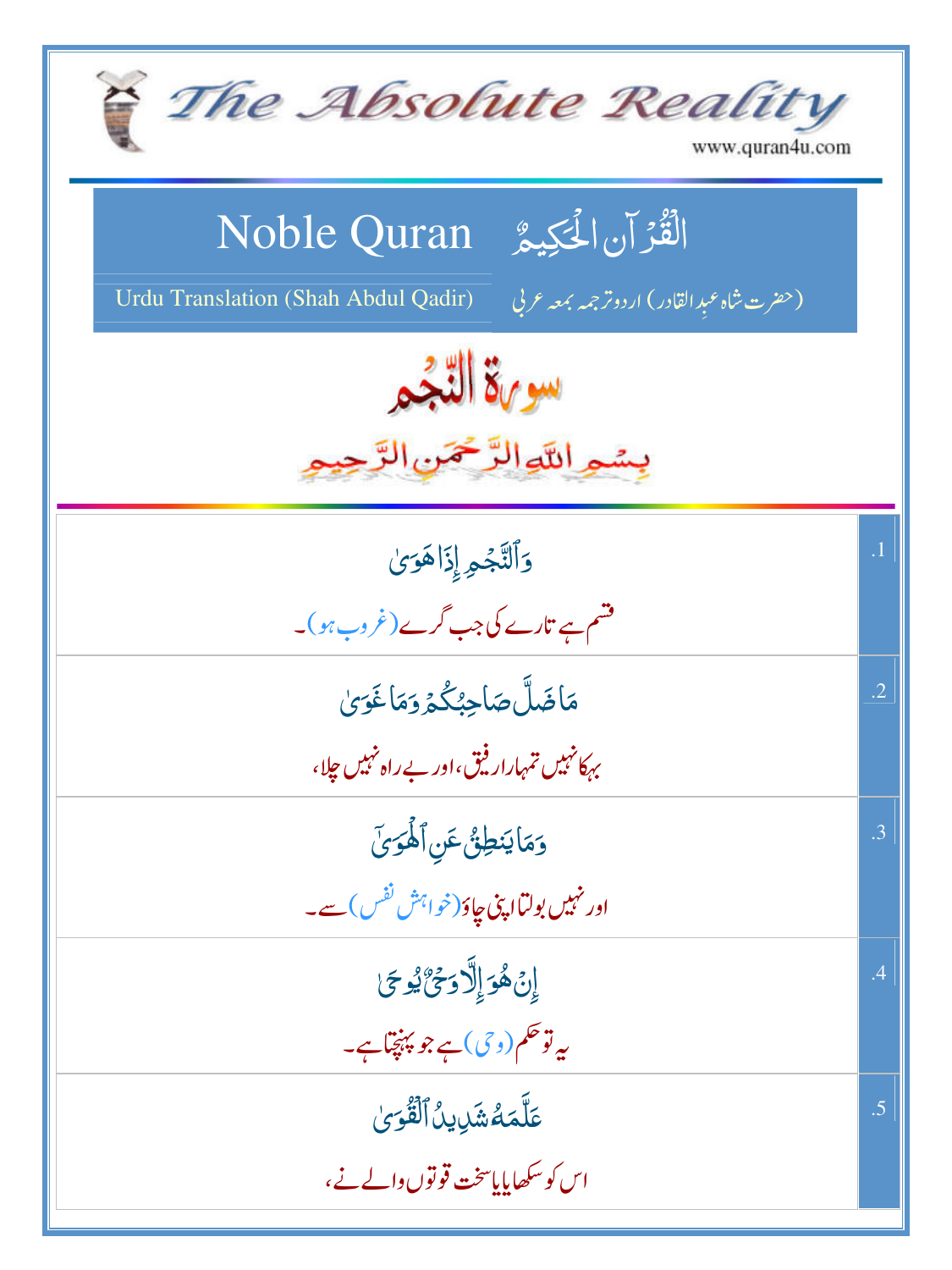| <u>ۮؙۅڡؚڗ۠ۊۣٚڡؘ۬ٲ</u> ۺؾؘ <i>ۏ</i> ؠ                     | .6        |
|----------------------------------------------------------|-----------|
| زورآور نے۔ پھر سیدھابیٹھا (یورا نظر آیا)۔                |           |
| وَهُوَبِٱلۡأُنُّقِ ٱلۡأَعۡلَىٰ                           | $\cdot^7$ |
| اور وہ تھااُونچے کنارے آسان کے،                          |           |
| ثُمَّ دَنَافَتَدَلَّىٰ                                   | .8        |
| پھر نز دیک ہوااور لٹک آیا۔                               |           |
| فَكَانَ قَابَ قَوْسَيْنِ أَوْ أَدْنَىٰ                   | .9        |
| پھر رہ گیافرق دو کمان کامیانہ، پااس سے بھی نز دیک۔       |           |
| فَأَوْجَ]إِلَىٰعَبۡلِهِ ۖ مَاۤ أَوۡجَىٰ                  | .10       |
| پھر حکم بھیجا <sub>للّٰہ</sub> نے اپنے بندے پر،جو بھیجا۔ |           |
| مَا كَذَبَ ٱلْفُؤَادُمَا رَأَىٰ                          | .11       |
| حجھوٹ نہ دیکھادل نے جو دیکھا۔                            |           |
| أَفَتُمَرُونَهُ عَلَىٰهَايَرَىٰ                          | .12       |
| اب تم کیااس سے جھگڑتے ہواس پر جواُس نے دیکھا؟            |           |
| وَلَقَدۡ بِمَءَاكُنَزۡ لَقَأۡ نَحۡدَ <sup>ىٰ</sup>       | .13       |
| اور اس کو اس نے دیکھاہے ایک دوسرے اُتارے میں،            |           |
|                                                          |           |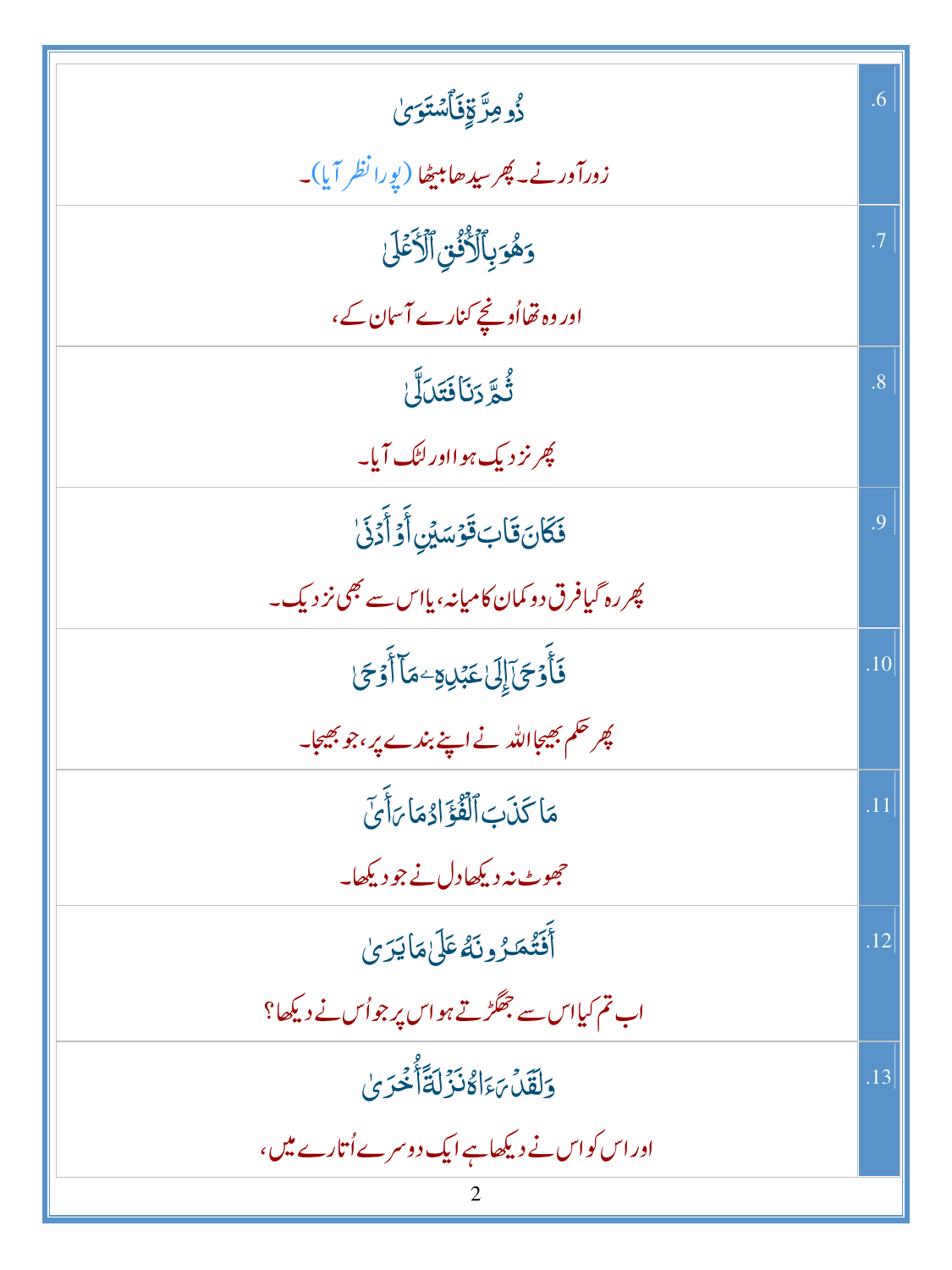| <i>ؚ</i> ۼڹڶڛڶۘ <i>؆ۊٚ</i> ٲڵٙ <i>ڰٛ</i> ڹؾؘۿؘ             | .14 |
|------------------------------------------------------------|-----|
| پر <b>لی عد کی بیری (</b> سدرة المنته <mark>ی) پاس،</mark> |     |
| عِن <i>دَهَا جَنَّةُ أَلَّمَأ</i> َوَى                     | .15 |
| اس پاس ہے بہشت (جنت الماویٰ) رہنے کی۔                      |     |
| إِذَيَغَشَى ٱلسِّلَ5َ قَمَايَغَشَى                         | .16 |
| جب چھار ہاتھااس بیر کی پر جو کچھ چھار ہاتھا،               |     |
| مَارَاغَ ٱلْبَصَرُ وَمَاطَعَى                              | .17 |
| بہکی نہیں نگاہ،اور حد سے نہیں بڑھی۔                        |     |
| ڶقَدْمَأَيْ مِنْ ءَايَتِ مَبِّهِ ٱلْكُبْرَيِّ              | .18 |
| بیٹک دیکھے اپنے رب کے بڑے نمونے۔                           |     |
| أَفَرَءَيۡتُمُ ٱللَّتَ وَٱلۡعُزَّىٰ                        | .19 |
| بھلاتم دیکھوتولات اور عز <sup>ب</sup> ی،                   |     |
| دَمَنَو <sub>ٰ</sub> لَأَأَلَّٰئَالِثَةَ ٱلْأُخْرَىٰ       | .20 |
| اور مناة وه تيسر ي پچچلي_                                  |     |
| أَلَكُمُ ٱلذَّكَرُ وَلَهُ ٱلۡأُنثَىٰ                       | .21 |
| کیا <b>تم کویٹےاوراس کو بیٹیاں؟</b>                        |     |
|                                                            |     |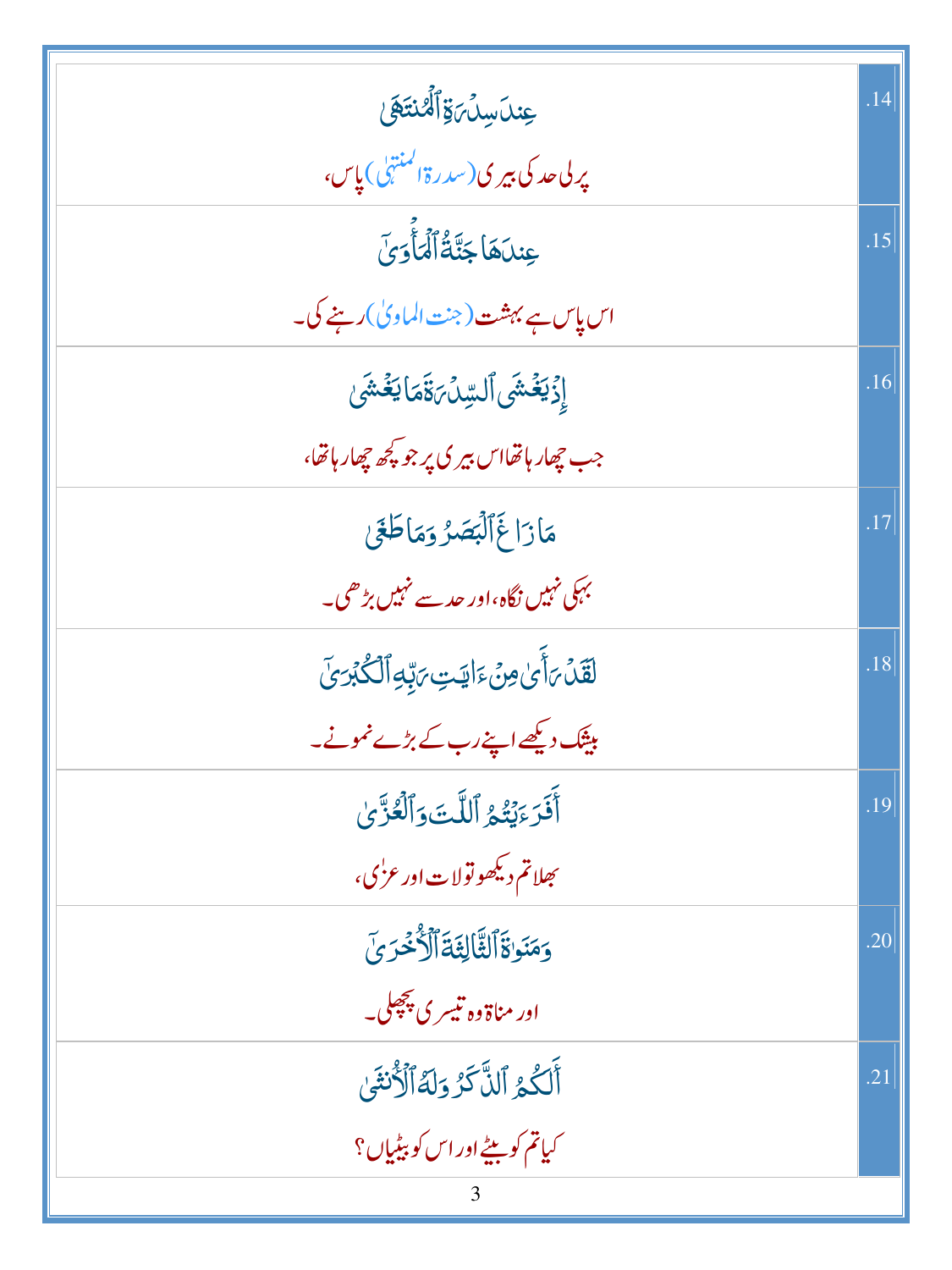| ڗ <b>ڶ</b> ڶ <sup>ۣ</sup> ٙڰٳۣۮٙۜٳۊؚۺڡؘۃ۠ٞڞٟؾۯؽؘؖ                                                                                | .22 |
|----------------------------------------------------------------------------------------------------------------------------------|-----|
| توتوپه بانٹابھونڈا( دھاندلی کی تقسیم)۔                                                                                           |     |
| ٳڹٛ؋ۣۑؘٳٳ۠ۜۮٙٲؙٮ <sup>ۣؠ</sup> ٙۄؘػٳٳڷٲۺۿؘڷؿڟڡۿٳٚٲٛٮۛؿ۠ۄؘۏٵؗڹٲۏ۠ػ۠ۄۿٳٚٲؘٛڹۯؘڶٲڷڦڹؚۑؘٵڡؚڹ <sup>۩</sup> ڵڟڹۨ                       | .23 |
| ىيەسب نام ہيں،جور <sub>ك</sub> ھ لئے تم نے،اور تمہ <sub>ا</sub> رے باپ دادوں نے اللہ نے نہيں اُتارى ا <sup>نك</sup> ى كوئى سند _ |     |
| ٳؚڹؾۜڹؖۼۏڹؘٳؚٳؖۮٱڵڟۜٙڹٞۏڡؘٲۿؘۜۏؠٲڷٲۮؘٮ۬ڡؙٛڛۜ                                                                                     |     |
| نری اٹکل(خواہش) پر چلتے ہیں،اور جو جیوں کے جاؤ(خواہشات <sup>نفس) ہ</sup> یں                                                      |     |
| وَلَقَلۡ جَآءَهُم مِّن تَّاتِّبِهُ ۚ ٱلۡفُنۡاَىٰٓ                                                                                |     |
| اور ( حالا نکہ ) پہنچی ان کوان کے رب سے راہ کی سو جھ ۔                                                                           |     |
| <i>أَمْرْ لِ</i> أَرْنسَسِمَا تَمَنَّىٰ                                                                                          | .24 |
| ۔<br>سہیں آدمی کوملتاہے جو چاہے۔                                                                                                 |     |
| فَلِلَّهِ ٱلْأَخِرَةُ وَٱلْأُولَىٰ                                                                                               | .25 |
| سواللہ کے <b>ہاتھ ہے پچپل(آ</b> خرت)اور پہلی(دنیا)۔                                                                              |     |
| <u>و</u> َكَمِ مِّن مَّلَكٍ فِى ٱلسَّمَرَاتِ لَاتُّغۡنِى شَفَعَتُّهُ مِّ شَيَّا                                                  | .26 |
| اور بہت فر شتے ہیں آسانوں میں، کام نہیں آتی ان کی سفارش پچھ،                                                                     |     |
| إِلَّا مِنْ بَعْدِ أَن يَأْذَنَ ٱللَّهُ لَهَن يَشَاءُ وَيَزَضَىٰٓ                                                                |     |
| گر جب حکم دے اللہ جس کے واسطے جاہے اور پسند کرے۔                                                                                 |     |
|                                                                                                                                  |     |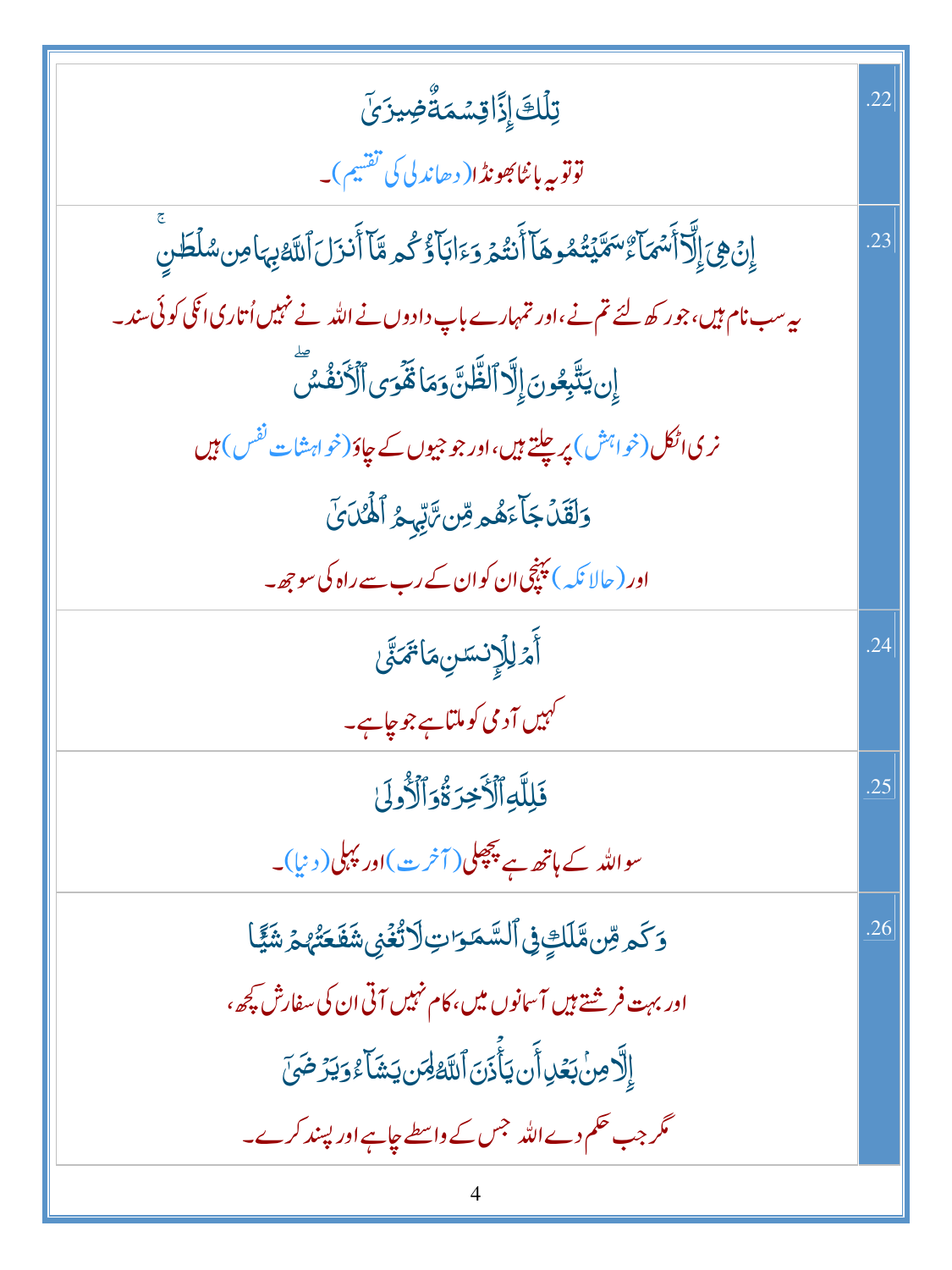| ٳۣڹؖٞٱڶۜۯؚؠڹؘڷٲێۣۯٙ۠ڡؚڹؙۅڹؘۑؚٱڷٲڿۯۊڵێۢۺڡۨ۠ۅڹؘٱڶٙػڸٕٙػؘۊؘؾۺڡؚؾۊؘٱڷۯ۠ٮ۬ۼۧؽ                         | .27 |
|--------------------------------------------------------------------------------------------------|-----|
| جولوگ يقين نہيں رکھتے پچھلے گھر ( آخر ت) کا،وہ نام رکھتے ہيں فر شتوں کو نام زنانہ۔               |     |
| وَمَالَهُمْ بِهِ ِ مِنْ عِلْمٍ                                                                   | .28 |
| اور ان کو اس کی کچھ خبر نہیں۔                                                                    |     |
| ٳؚڹؾۜڹؚۼونَ إِلَّا ٱلظَّنَّ وَإِنَّ ٱلظَّنَّ لَا يُغۡنِى مِنَ ٱلۡخَقِّ شَيَّا                    |     |
| نری اٹکل(گمان) پر چلتے ہیں،اور اٹکل(گمان) کام نہ آئے ٹھیک <mark>بات می</mark> ں کچھ۔             |     |
| فَأَعۡرِضۡ عَن مَّن تَوَلَّىٰ عَن ذِكۡرِنَا وَلَمۡ يُرِدۡ إِلَّا ٱلٰۡٓيَٰوٰۚ قَالَانَّ نُيَا     | .29 |
| سونودھیان نہ کر اس پر جو منہ موڑے ہماری یاد سے اور کچھ نہ چاہے مگر دیناکا جینا( دیناوی زندگی)۔   |     |
| دَ ٰ لِكَ مَبۡلَغُهُم مِّنَ ٱلۡعِلۡمِ                                                            | .30 |
| یہاں ہی تک پہنچی ان کی سمجھ۔                                                                     |     |
| ٳۣڹؖٞ؆ڹَۜڶڰؘۿؙۏٲۨڠؘڶۿٴؚۥٙۿ؈ڟڷۜٸؘڹۑؠڸڮٷۿؙۏٲؘۛڠؘڶۿٴؚۥٙۿڹ۩ڷۿؾؘڹ؇                                    |     |
| تیر ارب ہی بہتر جانے جو بہکااس کی راہ سے ، اور وہی بہتر جانے، جو آیاراہ پر۔                      |     |
| وَلِلَّهِمَا فِى ٱلسَّمَوَاتِ وَمَا فِى ٱلْأَمْ ضِ                                               | .31 |
| اور اللہ کا ہے جو <sup>کچ</sup> ھ ہے آس <mark>انوں میں اور زمین می</mark> ں،                     |     |
|                                                                                                  |     |
| لِيَجۡزِىَ ٱلَّٰٓزِينَ أَسَـٰٓوَاۡ بِمَاعَمِلُواۡ وَيَجۡزِىَ ٱلَّٰٓزِينَ أَحۡسَنُواۡبِٱلۡحُسۡنَى |     |
| تا( کہ) وہ بدلہ دیوے برائی دالوں کوان کے لئے کا،اور بدلہ دے بھلائی دالوں کو بھلائی۔              |     |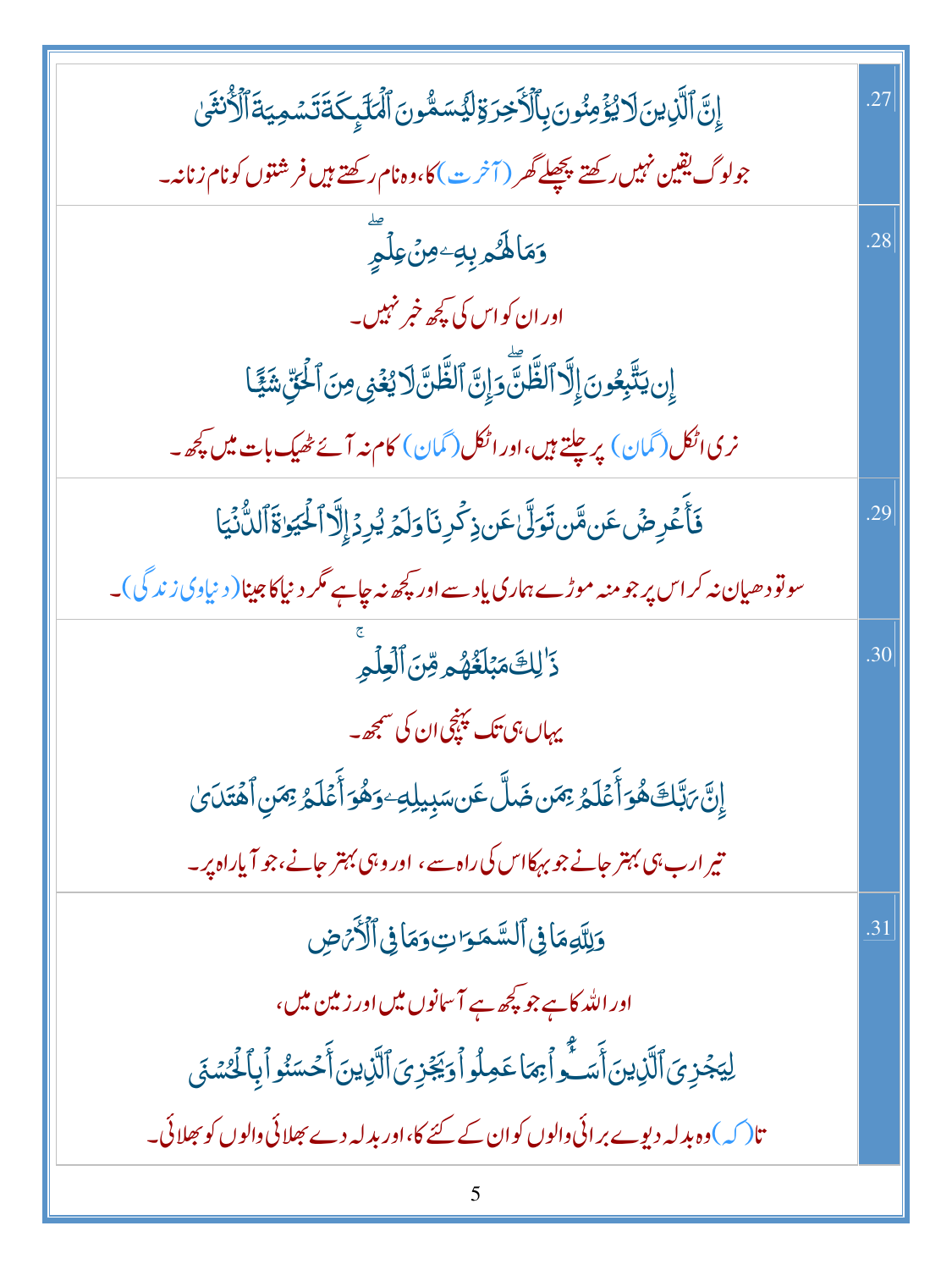| ٱلَّذِينَ يَجۡتَذِبُونَ كَبَٓبِرَ ٱلۡإِثۡمِ وَٱلۡفَوَاحِشَ إِلَّا ٱللَّمَـمَـ           | .32 |
|-----------------------------------------------------------------------------------------|-----|
| جولوگ بیچتے ہیں بڑے گناہوں سے اور بے حیائی کے کاموں سے ، مگر پچھ آلو د گی۔              |     |
| ٳۣڹ <mark>ٞ</mark> ؆ڹَۜڶ <sub>ؖ</sub> ڰؘۅ۬ <i>ؘ</i> ٳڛ <b>حُ</b> ٲڷؙ <i>ڬؘ</i> ۼٛۯۊٚۨ   |     |
| <b>بیٹک تیرے رب کی بخشش میں سائی (</b> وسیع مغفرت کرنے والا )ہے۔                        |     |
| ۿؙۏؘٲٛؗۼؘڶۿۥڹؚػۢ۠ۮؘٳؚۮؘٲۜٮ۬ۺؘٲۜػ۠ڡ؋ۜڹٲڷۘٲٛۯؘۻ؋ٳؚۮؘٲۜٮ۬ؾ۠ۏٲ۠ڿڹۜٙڐۘۨڣۣؠؙڟؗۅڹۣٲ۠ڡۜۿؾؚػۢڡٙؖ |     |
| وہ تم کوخوب جانتاہے، جب نکالا تم کو زمین سے،اور جب تم بچے تھے ماں کے پیٹ میں،           |     |
| ڣؘڸ <sup>ٙ</sup> ۯؾ۠ڒؙٙػؗۨۏٲٲؘڹڣ۠ۺػؙڋ                                                   |     |
| سومت بولوا پنی ست <sub>قر ا</sub> ئیاں ( دعویٰ کرویاکیز گی کا)۔                         |     |
| هُوَأَعۡلَمُ ۚ بِمَنِ ٱتَّقَىٰٓ                                                         |     |
| وہ بہتر جانے اُسے جو ( منقی ہے ) پچ چلا۔                                                |     |
| أَفَرَءَيۡتَ ٱلَّذِى تَوَلَّىٰ                                                          | .33 |
| بھلاتونے دیکھاوہ جس نے منہ پھیر ا(پھر گیاراہ حق سے )                                    |     |
| <u>وَأَعْطَىٰقَلِيلاً وَأَكْ</u> دَىَ                                                   | .34 |
| اور لا با تھوڑاسااور سخت نکلا۔                                                          |     |
| أَعِندَهُ عِلْمُ ٱلْغَيْبِ فَهُوَ يَرَىٰ                                                | .35 |
| کیااس کے پاس خبر ہے غیب کی سووہ دیکھتاہے۔                                               |     |
| 6                                                                                       |     |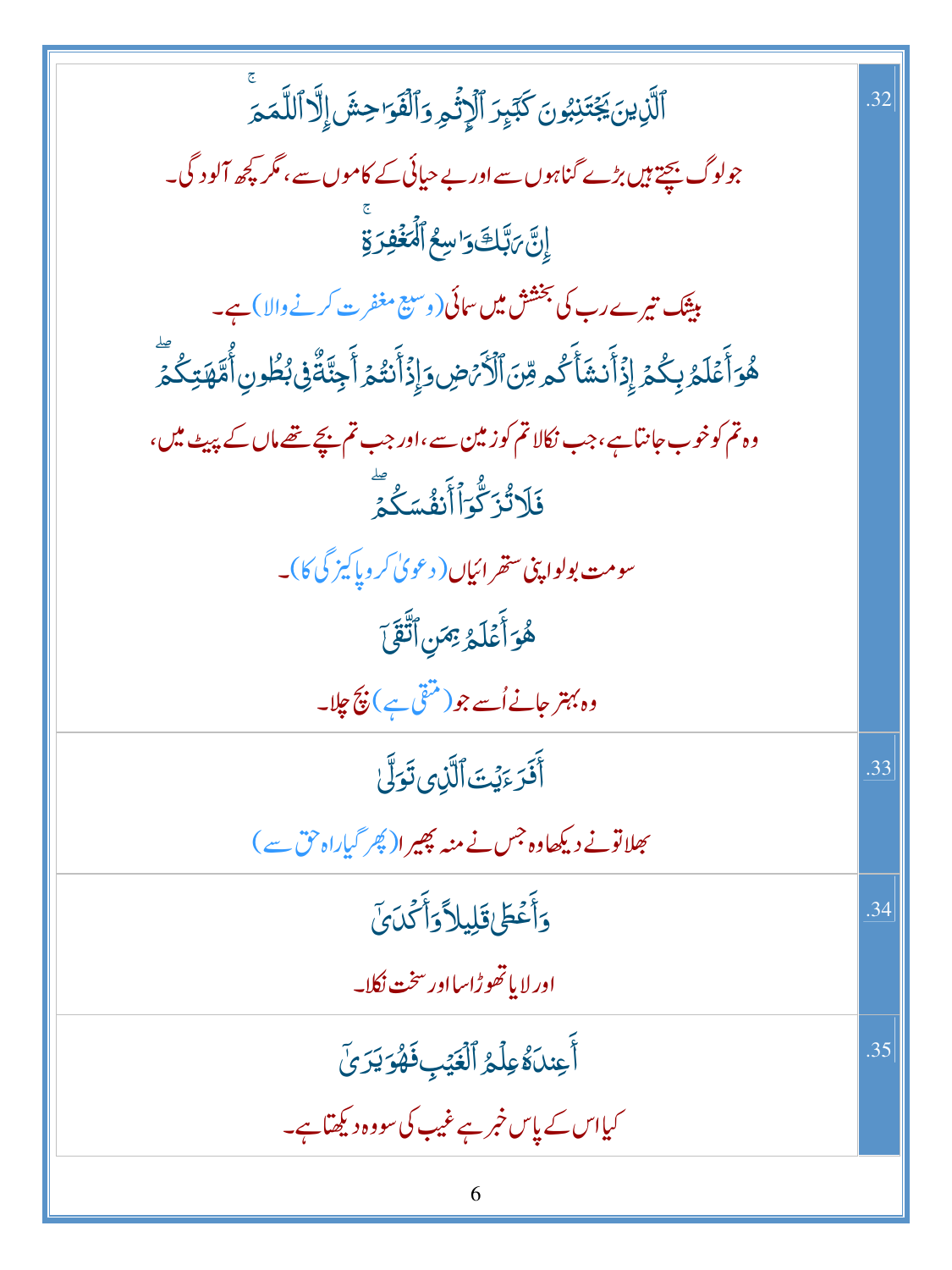| أَمَّ لَمَّ يُنَبَّأَ بِمَا فِى صُحُفِ مُوسَىٰ                        | .36 |
|-----------------------------------------------------------------------|-----|
| کیااس کوخبر نہیں پہنچی جو ہے ور قوں (صحیفوں) میں موسیٰ کے             |     |
| وَإِبْرَاهِيمَ ٱلَّذِى وَقَّىٰٓ                                       | .37 |
| اور ابراہیم کے، جن نے یورااتارا،                                      |     |
| أَلَّاتَزِهُ وَازِىَةٌوِزْىَأُجْرَىٰ                                  | .38 |
| کہ اُٹھا تانہیں اُٹھانے والا بو جھ <sup>کس</sup> ی دوسرے کا،          |     |
| وَأَن لَّيۡسَ لِلۡإِنسَسِ إِلَّا مَاسَعَىٰ                            | .39 |
| اور بیہ کہ آدمی کووہی ملتاہے جو کمایا(جس کی کو شش کی )،               |     |
| <u>وَأَنَّ سَعْيَهُ سَوْفَ يُرَىٰ</u>                                 | .40 |
| اور بہ کہ اس کی کمائی اس کو د کھانی ہے،                               |     |
| ثُمَّةً يُجۡزَىٰهُٱلۡجَزَآءَٱلۡأَوۡوَۚۤ)                              | .41 |
| پھراس کوبدلہ دیناہےاس کا پورابدلہ۔                                    |     |
| وَأَنَّ إِلَىٰ مَبِّكَ ٱلْمُنتَهَىٰ                                   | .42 |
| اور یہ کہ تیرے رب( <sup>ہی</sup> ) تک پہنچنا( <sub>ہے</sub> آخر کار)، |     |
| <u>وَ</u> أَنَّهُ هُوَأَضَّحَكَ وَأَبَكَىٰ                            | .43 |
| اور بہ کہ وہی ہے ہنسا تااور رُلا تا،                                  |     |
|                                                                       |     |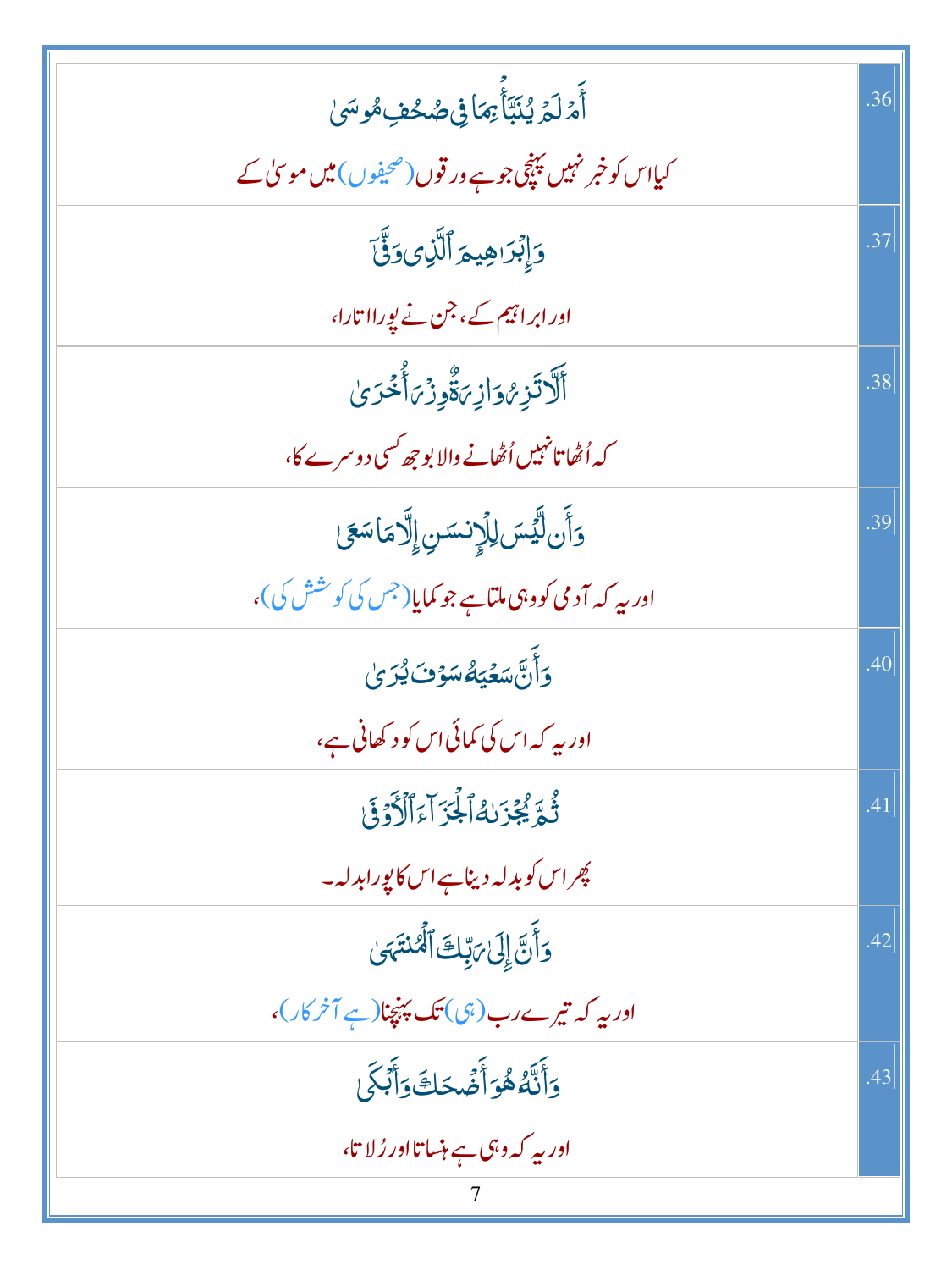|                                                             | 44  |
|-------------------------------------------------------------|-----|
| وَأَنَّهُ هُوَأَمَاتَ وَأَحْيَا                             |     |
| اور بیہ کہ وہی ہےمار تااور جلا تا(زندہ کر تا)،              |     |
| وَأَنَّهُ خَلَقَ ٱلزَّوۡجَيۡنِ ٱلذَّكَرَ وَٱلۡكَٰٓنَثَىٰ    | .45 |
| اور بیہ کہ اس نے بنایاجوڑانر اور مادہ،                      |     |
| ڝ <sup>ڹ</sup> ۠ڂڡؘۊٳؚڒؘ <sup>ٳ</sup> ؞ؙٛ <i>ۮ</i> ؽؘ       | .46 |
| ایک بوندسے جب ٹیکائے،                                       |     |
| <u>وَأَنَّ عَلَيۡهِ</u> ٱلتَّشۡأَقَاۤٱلۡٱخۡدَىٰ             | .47 |
| اور بی <sub>ہ</sub> کہ اس پر لازم ہے دوسر ا( دوبارہ)اٹھانا، |     |
| <u>وَ</u> أَنَّهُ هُوَأَغْفَىٰ وَأَقَٰنَىٰ                  | .48 |
| اور پہ کہ اس نے دولت دی اور یونجی،                          |     |
| وَأَنَّهُ هُوَ بَتْ ٱلشَّعْرَىٰ                             | .49 |
| اور بیر که وہی ہے رب شعر'ی(سارہ)کا،                         |     |
| وَأَنَّهُ أَهۡلَكَ عَادًا ٱلْأُولَىٰ                        | .50 |
| اور پہ کے اس نے کھیا( ہلاک کر) دیئے عاد اگلے،               |     |
| وَثَمُّودَأَفَمَآ أَبۡقَىٰۤا                                | .51 |
| اور شمود، پھر ( <u>پچھ</u> )ماقی نہ چھوڑا۔                  |     |
| 8                                                           |     |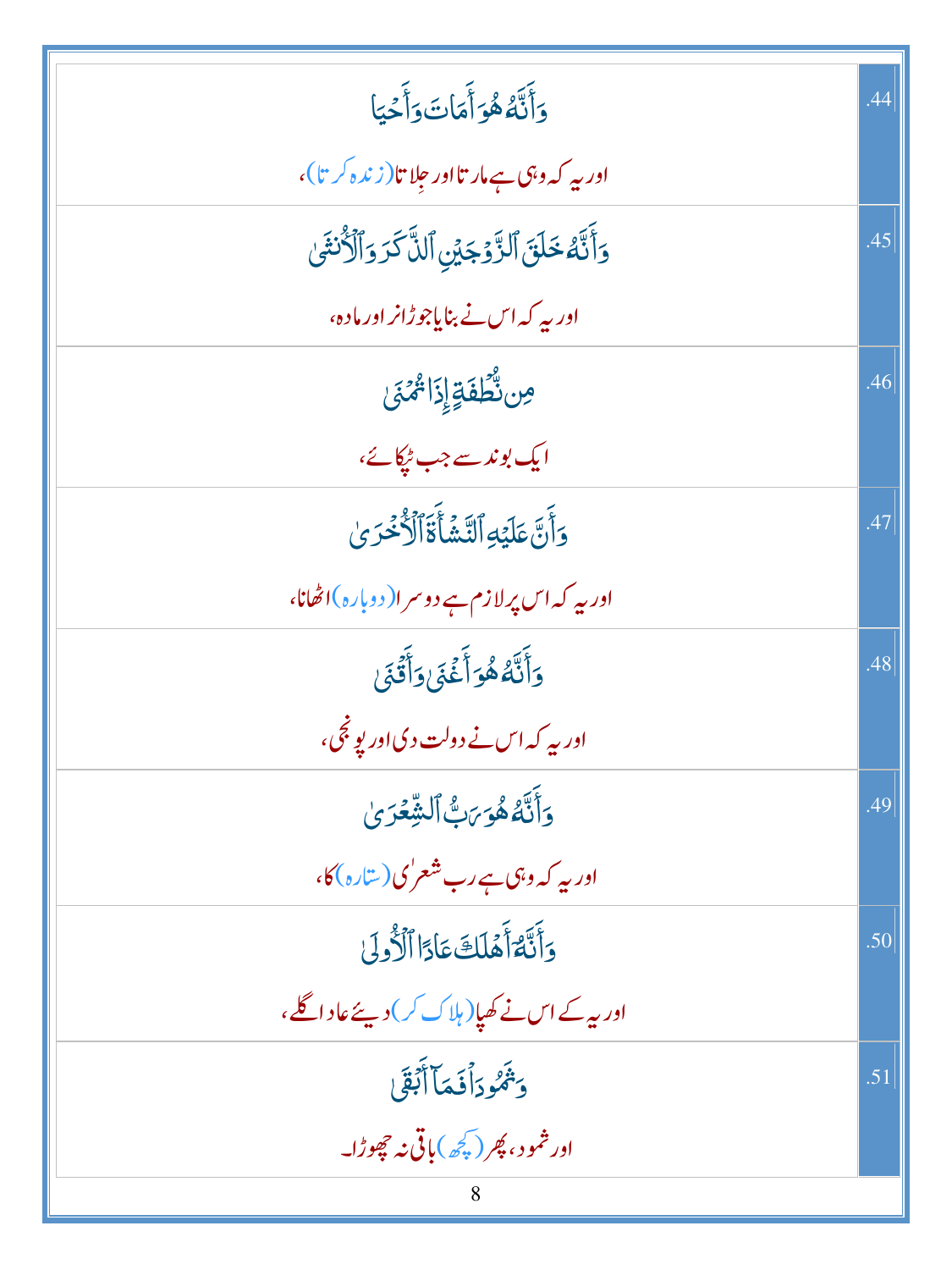| <u>وَقَوْ</u> مَ <sup>ل</sup> ُوحِرِّنْ قَبَلُ                    | .52 |
|-------------------------------------------------------------------|-----|
| اور (ہلاک کر دیا)نوح کی قوم اس سے پہلے۔                           |     |
| إِنَّهُمۡ كَانُواۡهُمۡۚ أَظۡلَمَ وَأَطَٰٓئَىٰ                     |     |
| وہ تو تھے اور بھی ظالم اور شریر۔                                  |     |
| <u>وَ</u> ٱلۡٷۡتَفِكَةَٲٛۿۡوَىٰ                                   | .53 |
| اور الٹی بستی کو پڑکا،                                            |     |
| <b>فَغَشَّلهَامَاغَشَّىٰ</b>                                      | .54 |
| <i>پھر اس پر چھ</i> ایاجو چھایا۔                                  |     |
| فَبِأَيِّ ءَالَّ <sub>خِ</sub> ىَتِّكَ تَتَمَا <i>َىَ</i>         | .55 |
| اب تو کیا کیانعمتیں اپنے رب کی حجٹلائے گا؟                        |     |
| هَذَا نَزِيرٌ مِّنَ ٱلتَّذُّيِ ٱلْأَوْلَىٰ                        | .56 |
| بیر (محمہ)ایک ڈرسنانے والا ہے،پہلے سنانے والوں میں کا ( کی طرح )۔ |     |
| أَزِفَتِ ٱلْأَزِفَةُ                                              | .57 |
| آئپنچی آنے والی(گھڑی قیامت کی)،                                   |     |
| لِّيۡسَ لَهَاٰ مِن دُونِ ٱللَّٰهِ كَاشِفَةٌ                       | .58 |
| کوئی نہیں اس کواللہ کے سواکھول د کھانے (ٹالنے والا )والا۔         |     |
| 9                                                                 |     |